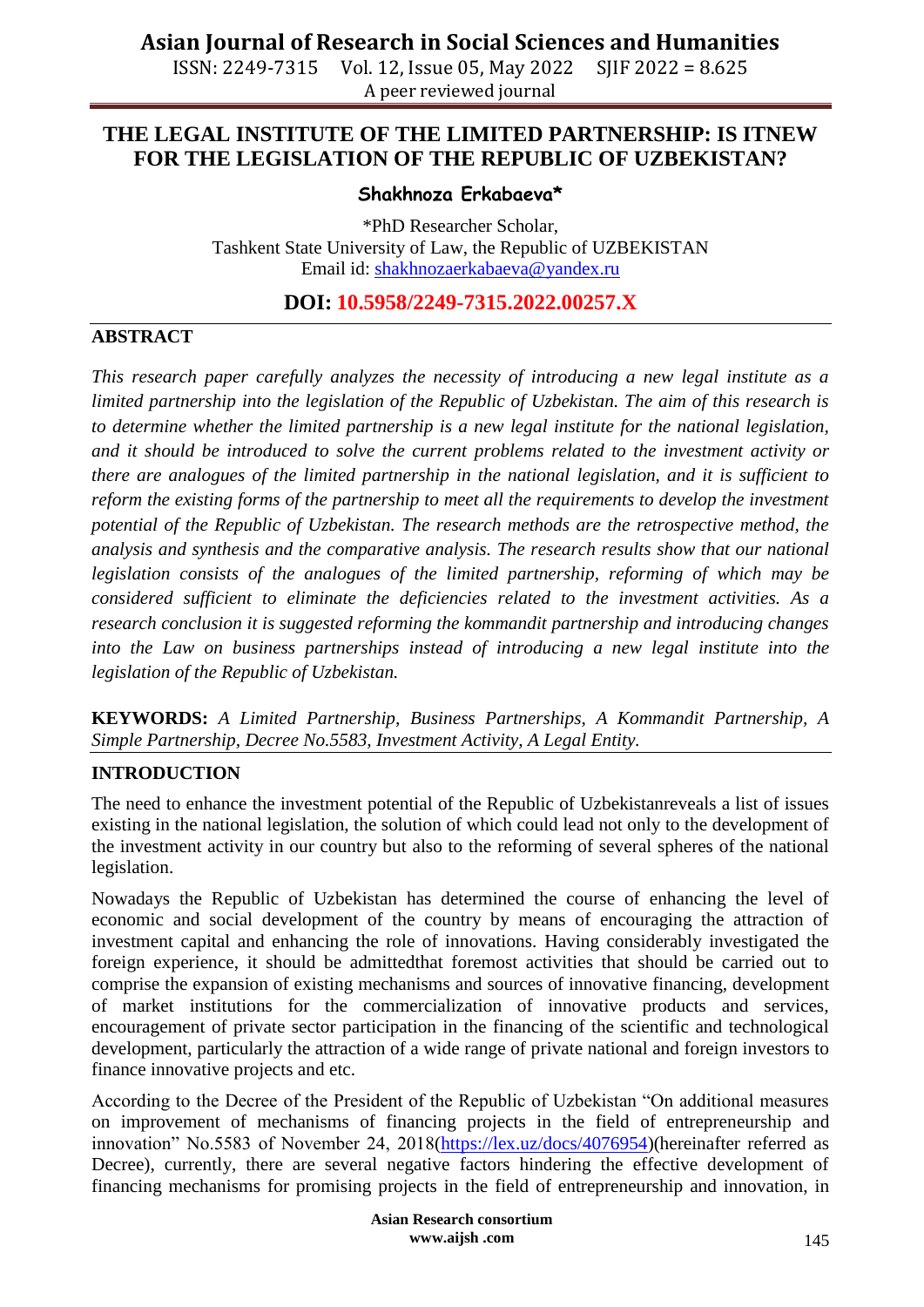ISSN: 2249-7315 Vol. 12, Issue 05, May 2022 SJIF 2022 = 8.625 A peer reviewed journal

particular:

1) The existing organizational and legal forms of legal entities in the civil legislation of the Republic of Uzbekistan provide for the most complex procedures for conducting joint business. As a result, some investors direct or pool their available funds in a single Deposit based on an oral contract or loan agreement without creating a new legal entity.

2) There is no legal framework and organizational platform to attract actively potential investors, especially foreign ones, who are not going to create business structures and offer their own funds for doing business.

3) In contrast to the developed foreign countries, in the Republic of Uzbekistan doing business is carried out mainly on the terms of concentration of risks, that is, the same persons are engaged in the accumulation of funds and their management. The absence of risk sharing mechanisms and professional managers of investment assets adversely affects the decision-making of foreign investors on the implementation of investment projects in the Republic of Uzbekistan.

4) Excessive regulation of relations between business entities hinders the development of partnerships between them, because of which modern principles of doing business and attracting investment are unreasonably slowly being introduced into practice.

It is significant to admit that the fulfilment of the abovementioned tasks and the realization of priority areas is considerably hard to achieve without the reforming of the mechanism of partnerships. With the aim of introducing the new legal institute, paragraph 2 of clause 7 of the Decree provided the task to draft the Law on Partnerships.Following, the Capital markets development agency of the Republic of Uzbekistan published the Draft law of the Republic of Uzbekistan "On partnerships" on the official website for Discussion of draft laws and regulations of the Republic of Uzbekistan on June 12, 2020[\(https://regulation.gov.uz/ru/document/18793\)](https://regulation.gov.uz/ru/document/18793) (hereinafter referred as Draft law). However, the Draft law has not been adopted yet. To our point of view, one the reason why this Draft law has not been adopted till nowadays is that it contains a number of provisions that need to be amended in accordance with positive foreign experience such as the legal status of a general partner, the legal nature of a limited partnership, the liability issues of the partners, the sphere of the activity should be carried out by a limited partnership, the order of management and general conduct of an activity in a limited partnership and others.

Nevertheless, the deadline for drafting the Law on Partnershipshas been prolonged till January 1, 2023, whichemphasizes the need of reforming the institute of partnerships for the development of the investment potential of our country.

This paper aims at determining the necessity to introduce a new legal institute such as the "partnership" as it is impliedin the Decree considering that it is given a task to draft the Law on Partnerships. The paper also analyzes the types of the partnerships existing in the national legislation with the aim to determine whether it will be sufficient to reform the existing types of partnershipsinstead of introducing a new legal institute to meet the implementation of fundamental tasks indicated in the Decree.

Considering the fact that the task to draft the Law on Partnerships has been given in the Decree tosolve the issues hindering the investment activity in our country, we assume that it is implied to analyze and introduce to our legislation the legal features of the limited partnership, as this form gained a worldwide use among investors all over the world.Therefore, in this paper we will analyze thenecessity to introduce the limited partnership into our national legislation as well as determine whether reforming the legal status of the kommandit partnership or simple partnership may be sufficient to achieve the goals provided in the Decree.

According to Section 102 (11) of the Uniform Limited partnership Act of 2001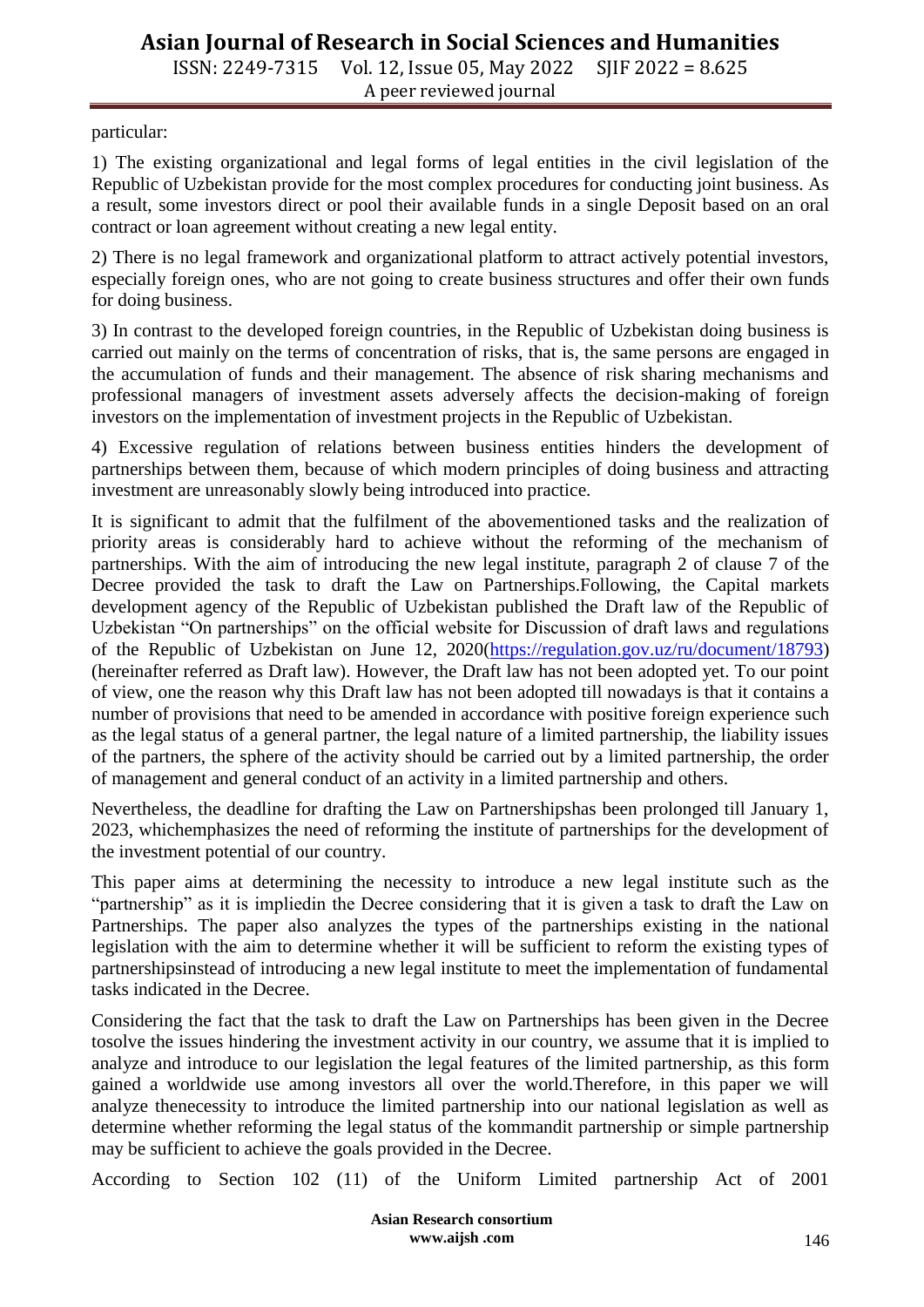ISSN: 2249-7315 Vol. 12, Issue 05, May 2022 SJIF 2022 = 8.625 A peer reviewed journal

[\(https://www.uniformlaws.org/viewdocument/enactment-kit-67?CommunityKey=d9036976-6c90-](https://www.uniformlaws.org/viewdocument/enactment-kit-67?CommunityKey=d9036976-6c90-4951-ba81-1046c90da035&tab=librarydocuments) [4951-ba81-1046c90da035&tab=librarydocuments\)](https://www.uniformlaws.org/viewdocument/enactment-kit-67?CommunityKey=d9036976-6c90-4951-ba81-1046c90da035&tab=librarydocuments), a limited partnership is defined as "a partnership formed by two or more persons under the laws of a State and having one or more general partners and one or more limited partners". Section 105 of Uniform Limited partnership Act states that a limited partnership has the powers to do all things necessary or convenient to carry on its activities, including the power to sue, be sued, and defend in its name and to maintain an action against a partner for harm caused to the limited partnership by a breach of the partnership agreement or violation of a duty to the partnership.

As we have studied, the limited partnership is based on the agreementbetween the partners concluded by means of making contributions to the mutual property with the aim to carry out business or investment activity.As Uniform Limited Partnership Act does not provide any restriction for the form of a partnership agreement, it may be deduced that a limited partnership agreement may be also concluded in a written or oral form. According to J. Anthony Vanduzer, a limited partnership agreement is a variety of partnership agreements, which in the first place determines the limited liability of limited partners and subsidiary responsibility of the general partner. The author points out that a limited partnership agreement by its legal nature determines the order and terms of establishment and dissolution of a limited partnership, the order of the management and conduct of affairs by the partners as well as the rights and obligations of the partners. Consequently, the author supposes that it may be compared with a Charter of limited liability companyor a joint stock company. The author states that a limited partnership agreement contains the gist of a limited partnership, as actually the whole activity of a limited partnership is based on the terms of the limited partnership agreement [1, p.68].

Dave De ruysscher notices that during the evolution of the institute of limited partnerships, they have become one of the most used business instruments by entrepreneurs. It is a striking fact that during the Industrial Revolution and in the first decades of the nineteenth century, in many European countries and the United States, general and ordinary partnerships were regularly chosen as vehicles for business ventures. They were often more popular than limited companies and corporations [2, p.247].Moreover, the author Lin Lin notices that in China, the limited partnership has been the most popular business vehicle among private equity funds since the Partnership Enterprise Law of the People's Republic of China (PEL) adopted it in 2007 [3, p.186]. Agreeing with the authors' point of view, we may assume that the limited partnership is an institute widely used for the investment purposes where limited partners and\or general partners make their contributions, and the general partner carries out investment activity on behalf of all the limited partners representing the limited partnership in business relationships.

Here it must also be taken into consideration that even though the limited partnership is not formed as a legal entity, it must be registered according to the State Statute and the procedure of dissolution tends to be close to the process of dissolution of legal entities, which is also one more special attribute, characterizing this form of doing business. Moreover, even though it is not a legal entity, a limited partnership is authorized to sue, be sued, and defend its interests in its name, which is peculiar to legal entities. Therefore, it can be determined that even though a limited partnership does not have a separate legal personality, it can act in judicial and other governmental bodies in its name, which is also to my point of view one more specific feature of the limited partnership.

So, we studied that the limited partnership is not a legal entity and establishedbased on the partnership agreement concluded between the general partners and limited partners which determines general rules of conducting the activity of the limited partnership. We found out that there are two categories of partners in the limited partnership as it is mentioned above.According to Section 102 of Uniform Limited Partnership Act, persons who form a limited partnership mean

> **Asian Research consortium www.aijsh .com**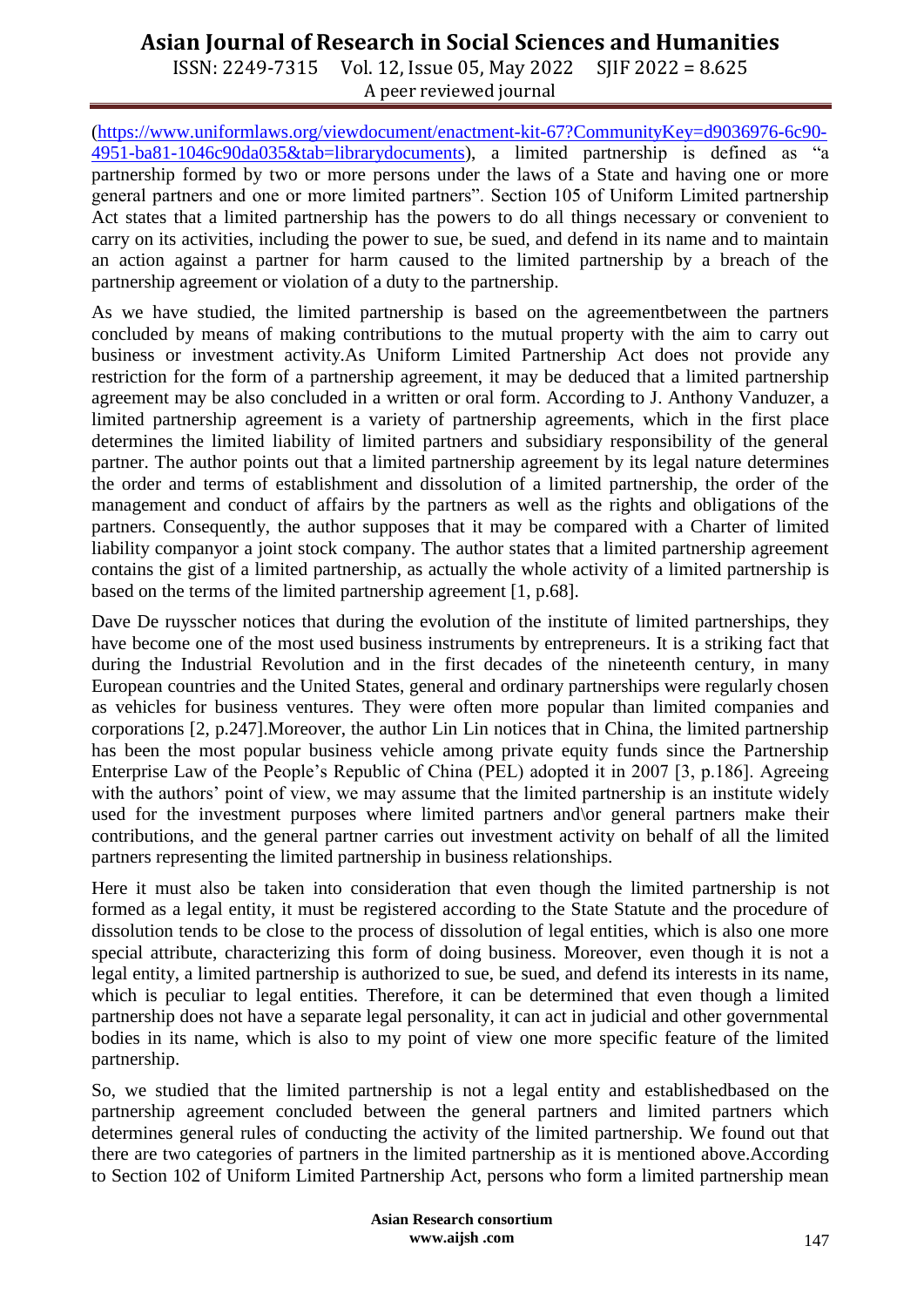ISSN: 2249-7315 Vol. 12, Issue 05, May 2022 SJIF 2022 = 8.625 A peer reviewed journal

an individual, corporation, business trust, estate, trust, partnership, limited liability company, association, joint venture, government; governmental subdivision, agency, or instrumentality; public corporation, or any other legal or commercial entity. This Section also defines "Partner", which means a limited partner or general partner. Here we can deduct that there are no restrictions regarding who can be a partner of the limited partnership, which means that individuals without any financial knowledge or commercial background,provided they have some savings and intention to make an investment, can join the limited partnership agreement. However, based on our experience gained during the internship in Germany and interviews with the local lawyers, we can say that in most cases legal entities rather than physical entities become the general partner in the limited partnership. We assume that such a practice is justified because according to Section 402 of Uniform Limited Partnership Act, each general partner is an agent of the limited partnership for the purposes of its activities. An act of a general partner, including the signing of a record in the partnership's name, for apparently carrying on in the ordinary course the limited partnership's activities or activities of the kind carried on by the limited partnership binds the limited partnership.As Charles Wild notices in his work, general partners manage the day-to-day operations of the business. They act as the core management team for the business and obligated to keep the limited partners informed about the condition and performance of the business. They can incur debt or obligations on behalf of the partnership [4, p.243-269]. As an agent of the limited partnership, the general partner accumulated all the contributions and conduct the investment activity as well as distributes the profits to the limited partners and fulfill the tax obligations on behalf of the limited partners and the limited partnership (if any), all of which requires the general partner to have a separate bank account and a well-qualified accounting and investment team.In comparison with this, according to Section 302 of Uniform Limited Partnership Act, a limited partner does not have the right or the power as a limited partner to act for or bind the limited partnership.

So, we found out that any person can be a partner of the limited partnership and the role of the partner's differsto the extent of the scope of the authorities each partner has in the limited partnership. Provided the legal status of the general partners differs from the one of limited partners, we assume that they should also own different positions in the management of the partnership and distribution of the liabilities. According to Section 406 of Uniform Limited Partnership Act, all management issues and conduct of general affairs of the partnership are governed by general partners.According to Section 302 of Uniform Limited Partnership Act, limited partners have barely no management rights and fiduciary duties. However, Section 406 defines that the consent of each partner is necessary to: amend the partnership agreement; amend the certificate of limited partnership to add or delete a statement that the limited partnership is a limited liability limited partnership; and sell, lease, exchange, or otherwise dispose of all, or substantially all, of the limited partnership's property, with or without the good will, other than in the usual and regular course of the limited partnership's activities.As per the liability issues, according to Limited Partnership Act of 1907, it can be stated the general partners have unlimited liability, while limited partners have limited liability. It means that, as it is stated in Article 4 of this Act; general partners are liable for all debts and obligations of the partnerships, while limited partners are liable for the debts or obligations of the partnership to the extent of the amount contributed to the partnership while entering as a partner.

Moreover, it should be also mentioned that a limited partnership is not taxable in its own right and in case of distribution of profits, profits are taxed at partners' personal income tax rates provided they are individuals, and corporate tax rate provided all the partners are legal entities [5].As we have studied, the general partner acting as an agent of the limited partnership does not withhold the tax upon distribution of the profits to the limited partners in accordance with the amounts of their contributions andfollowing the limited partners upon receiving their profits should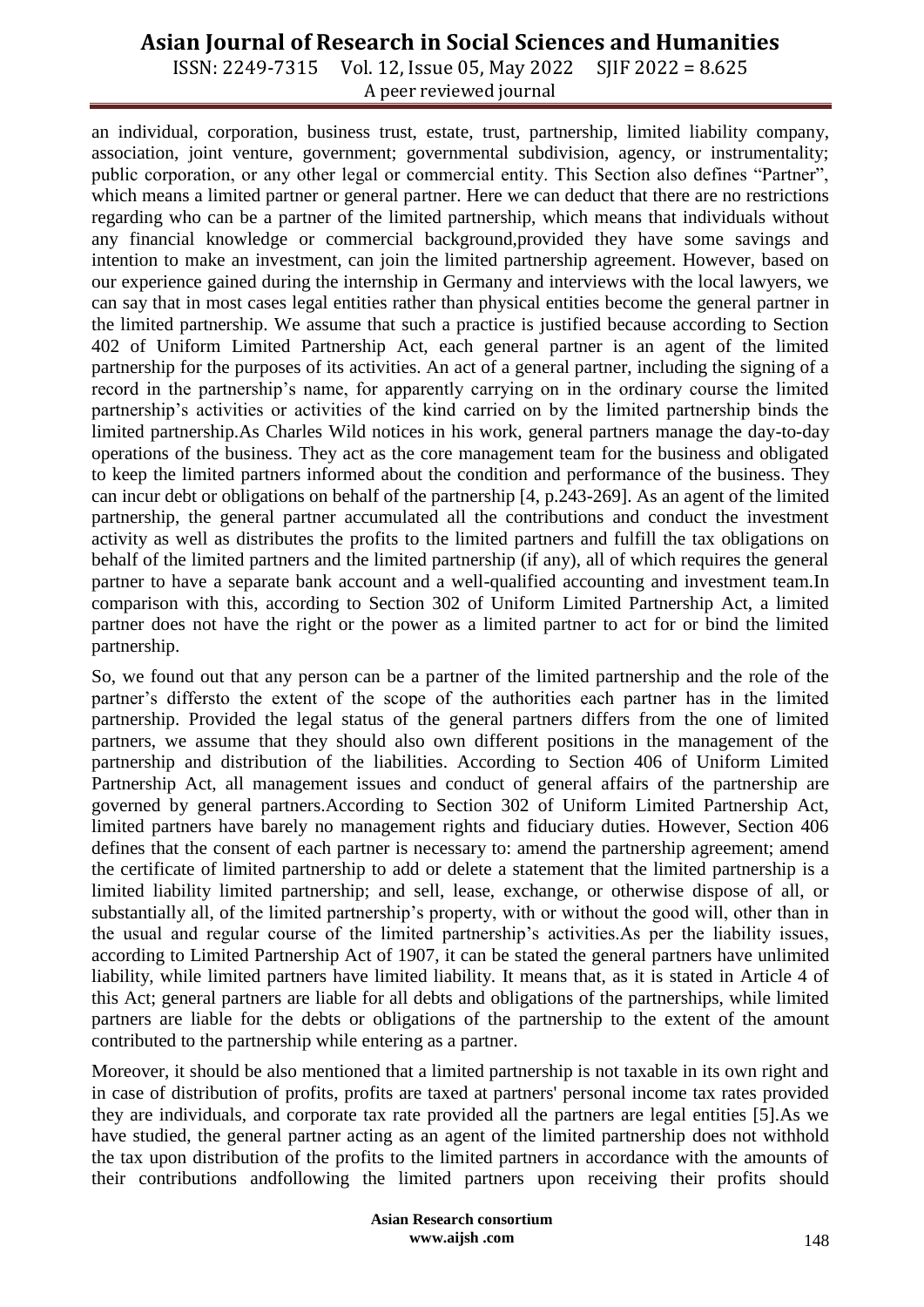ISSN: 2249-7315 Vol. 12, Issue 05, May 2022 SJIF 2022 = 8.625 A peer reviewed journal

independently fulfill their tax obligations. We assume that this is one of the beneficial features of the limited partnership, because in comparison with it, the limited liability companies are taxable entities themselves, and they also withhold the tax upon the distribution of profits to their shareholders.

Having studied the legal status of the limited partnership, we can deduct that:

- It is not a legal entity;
- It is established based on the agreement between the partners;
- There are two categories of partners: general and limited partners;
- Any person can be a partner;
- In most cases legal entities act as general partners;
- Doing business or investment activity of the limited partnership is conducted by means of joining efforts and assets of general and limited partners;
- General partners act as an agent of the limited partnership and conduct all the management issues of the limited partnership;
- Limited partners do not participate in the management and conduct of business of the limited partnershipexcept the cases provided in the legislation;
- General partners have unlimited liability, while the liability of the limited partners is limited to the extent of the amounts of the contributions they made to the joint property of the limited partnership.
- It is not a taxable entity, and the partners are taxable on their share of the partnership's profits and gains.

There is also one legal institute namely "kommandit partnership", which is also used as mechanism of joining efforts by the partners to carry out the entrepreneurial activity. This institute in distinction from the limited partnership iscommon to mainly continental law countriessuch as Germany, France, the Russian Federation, and the Republic of Uzbekistan.

According to Sukhanov E.A., a kommandit partnership for collective investment (KommanditgesellschaftfürkollektiveKapitalanlagen, KkK) formally corresponds to the traditional model of a limited partnership. The difference is that such a limited company is created exclusively for collective investment and has a special subject composition: only joint-stock companies can become its complementaries (full partners) (whereas, as a general rule, only individuals can be unlimited participants in the Swiss limited company), and only "qualified" (large) investors-pension and insurance funds and similar organizations – can become depositors (limited partners), and the law provides for special rules for admission to and exit from such a kommandit partnership. For such an investment kommandit partnership, along with the charter, a written foundation agreement (Gesellschaftsvertrag) is required, which specifies information about the contributions of participants who make up the "risk capital", as well as specific areas and restrictions on their use, which are then specified in a mandatory prospectus. All this significantly distinguishes the kommandit partnership of collective investment from the ordinary kommandit partnership, turning it into a new organizational and legal form of corporations - a kind of analog of the British-American limited partnership [6, p.107].Studying the author's point of view,it can be considered that a kommandit partnership in its original form with its original purpose of the creation does not reflect fully the nature of a limited partnership common to the legislation of the United Kingdom or the USA. The characteristics as a "collective investment activity", "a requirement to conclude a partnership agreement" and specific requirements for the legal status of the partners have turned an initial kommandit partnership into the analog of a limited partnership. However, it may lead to significant misunderstanding if we state that a kommandit partnership has become a full analogue of a limited partnership.

According to Article 61 of the Civil Code of the Republic of Uzbekistan

**Asian Research consortium www.aijsh .com**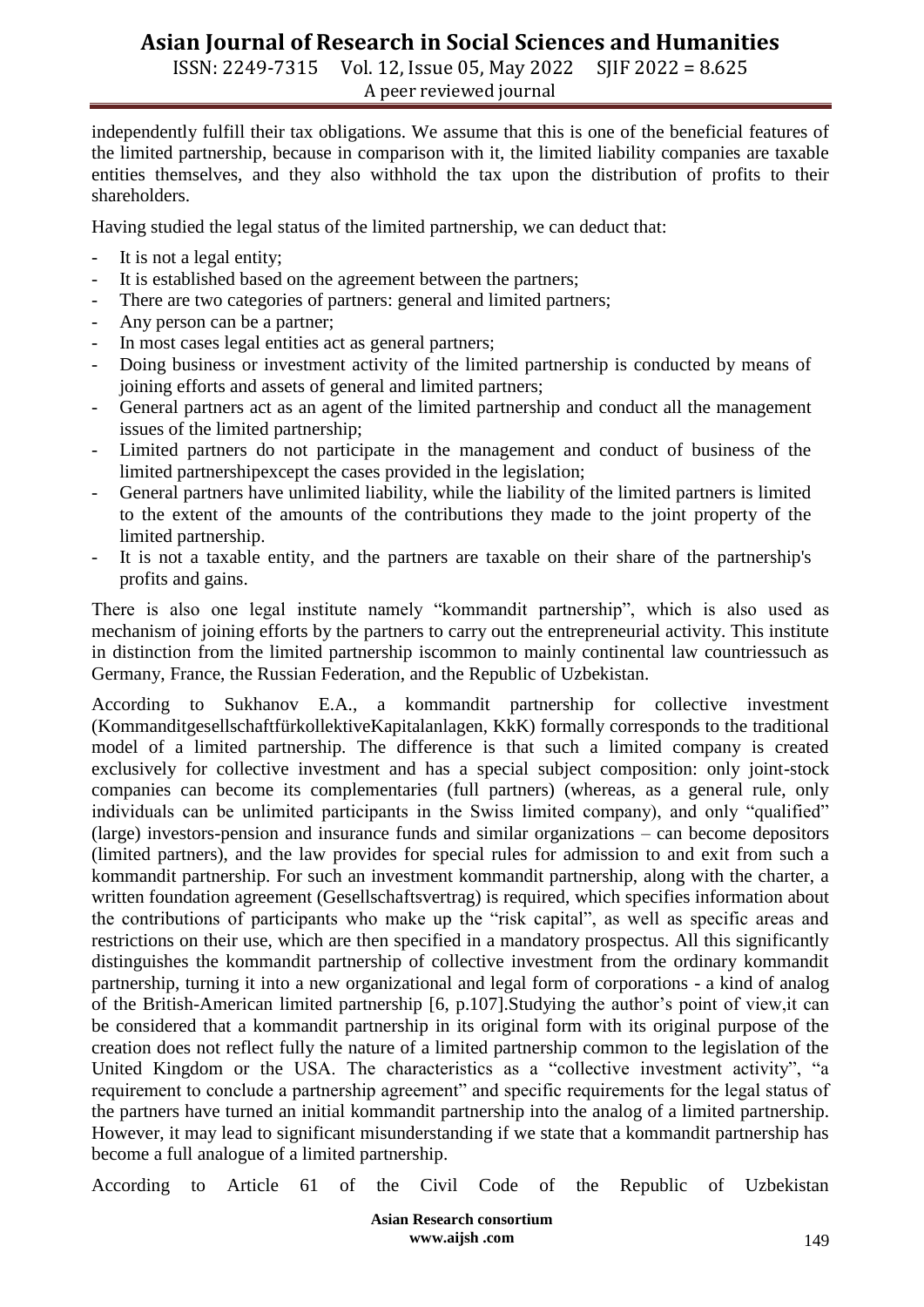ISSN: 2249-7315 Vol. 12, Issue 05, May 2022 SJIF 2022 = 8.625 A peer reviewed journal

[\(https://lex.uz/docs/111181\)](https://lex.uz/docs/111181),a kommandit partnership is established as a legal entity by the agreement of the parties, some of whom (full partners) are directly engaged in the entrepreneurial activity of the partnership, while the other partners (depositors or kommandit partners) do not participate in the daily activity of the partnership. Here we can see that the legislator indicates the kommandit partnership as a legal entity, which means that the general rules of the establishment, amendments and the liquidation of the legal entities apply to the kommandit partnership. We can conclude that the requirement for the kommandit partnerships to be established in the form of a legal entity may be considered as the first difference from the limited partnerships mentioned previously in this research paper.

However, it should not be understood that all the kommandit partnerships provided in the other legislations are established in the form of a legal entity. For example, swisskommandit partnerships are not recognized as legal entities, but are subject to registration in the commercial register, since the law traditionally assumes that they are created exclusively by individuals for the joint implementation of business activities under a common firm [7, p.32].In French corporate doctrine, kommandit partnerships are sometimes called "hybrid societies" (sociétés hybrids), and in Italian law, they are recognized as having "the ability to bear their legal capacity", although they are not ordinary legal entities [8, p.61-62].Here we can see that even though the swiss partnerships are named as "kommandit partnerships", the criteria of not being established as a legal entity but at the same time the necessity to be registered in the state register of business entities makes swisskommanditpartnerships similar to the limited partnerships which we studied previously in this research paper.

Moreover, we can see that Uzbek legislator determines that there should be an agreement between the partners for the establishment of the kommandit partnership, which should be executed by way of concluding a founding agreement which is considered as a founding document of the kommandit partnership as it is indicated in Article 4 of Law of the Republic of Uzbekistan №380- II of 2001 "On business partnerships" [\(https://lex.uz/docs/2457\)](https://lex.uz/docs/2457) (hereinafter referred as "Law on business partnerships").Here we can see that both kommandit partnerships and limited partnerships are established by way of a concluding the agreement among the partners and although this agreement is named as a limited partnership agreement in a limited partnership and as a founding agreement in a kommandit partnership, both agreements constitute the founding document of the partnerships accordingly. It means that this agreement consists of the general rules regulating the relationship between the partners, the order of conduct of business and the management issues of the partnership, the order of making contributions and distribution of profits among the partners and other issues related to the formation and carrying out the activity of the partnership. So, we can conclude that this can be considered as a common feature uniting the kommandit partnership and the limited partnership.

Moreover, Articles 61 of Civil Code and 28 of Law on business partnerships determine the legal status of the partners, according to which there are two categories of partners in the kommandit partnership as it is the case in the limited partnership as well. The first category is called full partners.According to Article 5 of Law on business partnerships, only individual entrepreneurs and commercial legal entities can act as full partners in a kommandit partnership, which means that the persons who act as full partners should be directly engaged in the entrepreneurial activity, while in the limited partnership there is no such a requirement for general partners. The second category of the partners is calledkommandit partners. The legislator does not provide any requirements for persons to be a kommandit partner in the kommandit partnership. So, as in the limited partners any person can be a limited partner, in the kommandit partnership any person can be a kommandit partner. Here we can see that the legal status of the partners in a kommandit partnership has two features in common with the legal status of partners in a limited partnership. The first is that both partnerships have two categories of partners: general and limited partners in a limited partnership

> **Asian Research consortium www.aijsh .com**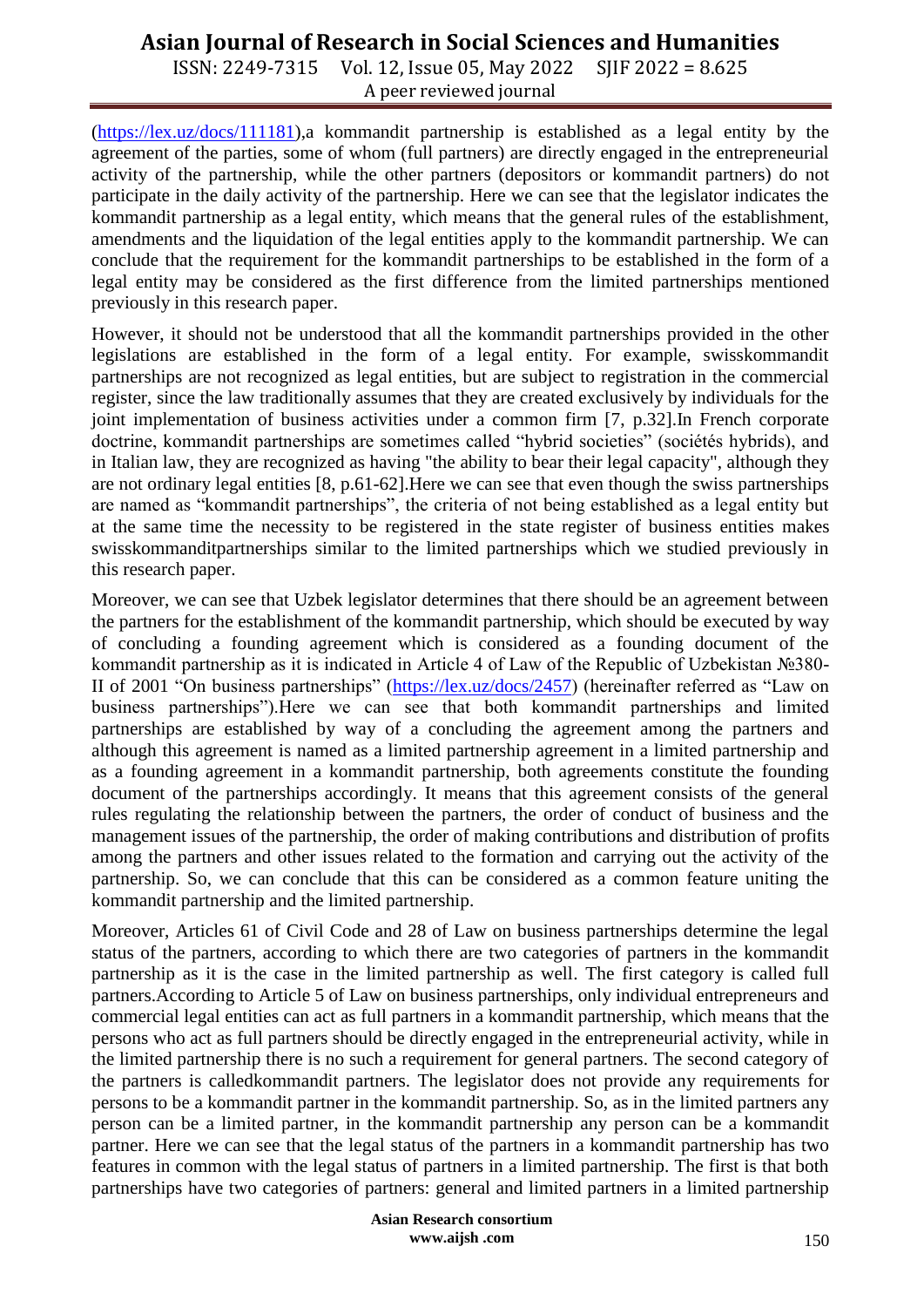ISSN: 2249-7315 Vol. 12, Issue 05, May 2022 SJIF 2022 = 8.625 A peer reviewed journal

andfull and kommandit partners in a kommandit partnership. The second is that any person can be both a limited partner in the limited partnership and a kommandit partner in the kommandit partnership. However, as we have studied there is one characteristic of the legal status of partners in a kommandit partnership differing from the legal status of the partners in a limited partnership. This is that only individual entrepreneurs and commercial legal entities can act as full partners in a kommandit partnership, while any person can be a general partner in the limited partnership. Notwithstanding this difference, we have to notice that,as we have already studied, in most cases corporations act as general partners of the limited partnership, which proves to some extent the reasonableness of the requirement indicated in our national legislation for the full partners.

According to Article 29 of the Law on business partnerships, the management over the kommandit partnership and conduct of day-to-day business activity is carried out solely by its full partners, and kommandit partners are not entitled to be involved neither in management issues nor in conduct of business activity. Furthermore, Article 19 of the Law on business partnerships determines that full partners are entitled to act on behalf of the partnership, while kommandit partners cannot take part in conduct of affairs.Here we can see the common feature with the limited partnership, because in both a limited and a kommandit partnership, only the general and the full partners can represent the partnership in business relationship with third parties and are entitled to carry out the control over the management issues as well as conduct the daily business activities. As this Article determines, the kommandit partners in the same manner as the limited partners can act on behalf of the partnership through a power of attorney. However, in comparison with limited partners who have the voting power on several issues as mentioned previously in this research paper, the kommandit partnersare not involved in the management issues of the kommandit partnerships at all and cannot question the activity of full partners related to the management and conduct of business affairs.

As it is stated in Article 28 of the Law on business partnerships, full partners are responsible for the obligations of the kommandit partnership, while kommandit partners bear the risk of losses related to the activities of the partnership within the limits of the amounts of their contributions. This is another feature a kommandit partnership has in common with a limited partnership, because as we have studied both full partners in a kommandit partnership and general partners in a limited partnership bear unlimited liability for the obligations of the limited partnership as well as both kommandit partners in a kommandit partnership and limited partners in a limited partnership answer for the losses of the partnership only to the extent of made contributions.

As for the taxation of the kommandit partnership, it should be mentioned that even though the kommandit partnership is a legal entity, the mechanism of avoiding double taxationsimilar to "pass-through taxation" which is applied in terms of the limited partnership is alsoapplied to the kommandit partnership. According tothe Tax Code of the Republic of Uzbekistan, legal entities are taxable on their income, which means that legal entities pay VAT, corporate tax including tax on dividends. According to Article 345 of the Tax Code,the legal entities being tax agents should withhold tax on dividends while paying the dividends to their shareholders\members. However, according to paragraph 3 of this Article, the amount of tax on dividends due to be withheld by the legal entities should exclude the amount of tax paid by these legal entities upon receipt of dividends from the legal entities where these legal entities act as shareholders. So, here we can see that dividends received by the legal entity and distributed to its shareholders are taxable only once. However, in comparison with the limited partnership, which is not taxable at source, the kommandit partnership is taxable for the purposes of paying taxes such as VAT (if applicable) and corporate tax.

Having studied the legal status of the kommandit partnership, we can deduct that:

- It is a legal entity;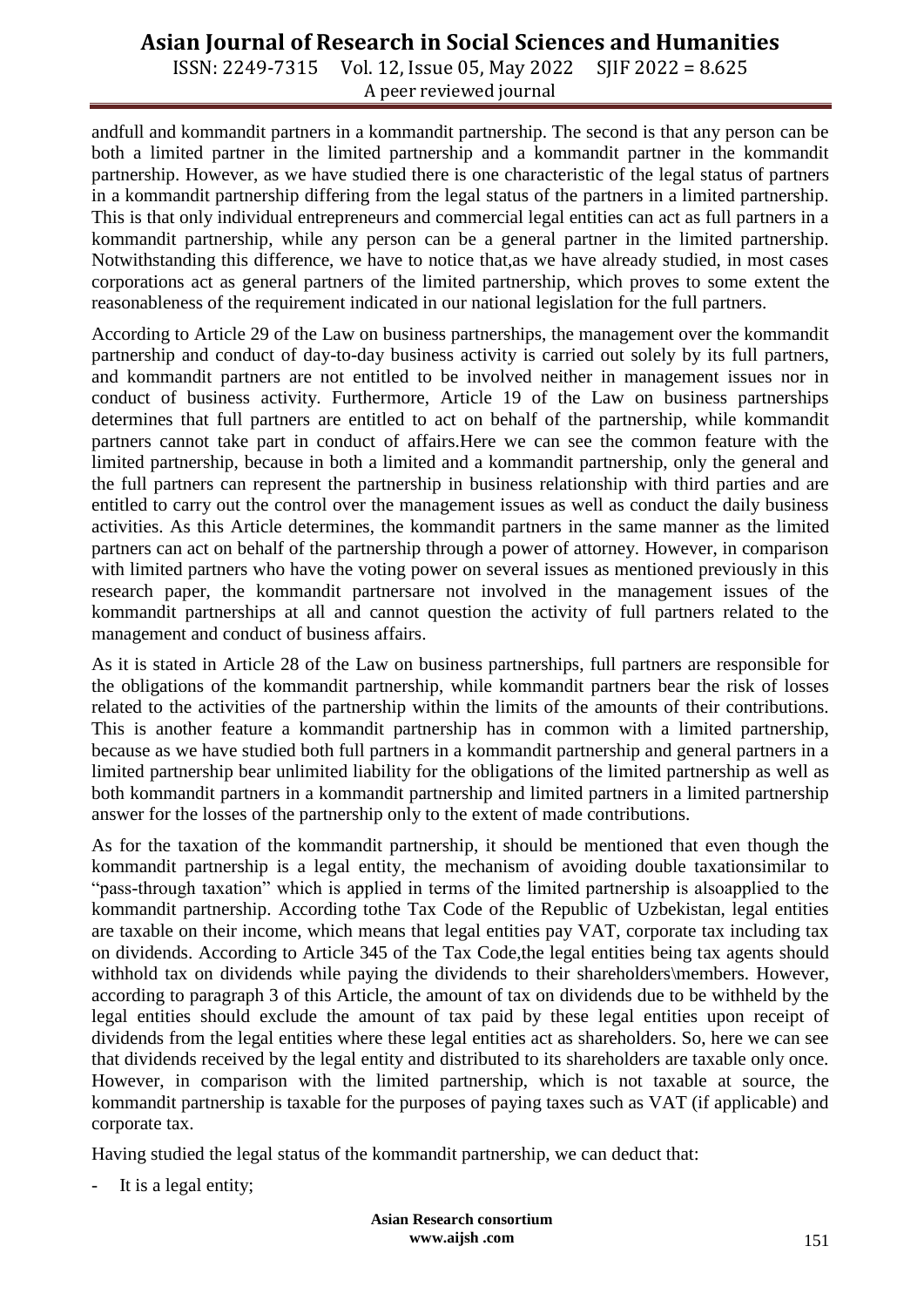ISSN: 2249-7315 Vol. 12, Issue 05, May 2022 SJIF 2022 = 8.625 A peer reviewed journal

- It is established in accordance with the legal procedures provided in the legislation for the registration of legal entities;
- The founding agreement is a founding document of the partnership;
- There are two categories of partners: full and kommandit partners;
- Any person can be a kommanditpartner, but only individual entrepreneurs or commercial entities can be a full partner;
- A full partner can only be a full partner in one kommandit partnership;
- Full partners act as an agent of the kommandit partnership and conduct all the management issues of the kommandit partnership;
- Kommandit partners do not participate in the management and conduct of business of the kommanditpartnership except the cases provided in the legislation;
- Full partners have unlimited liability, while the liability of the kommanditpartners is limited to the extent of the amounts of the contributions they made to the common property of the kommandit partnership.
- It is a taxable entity.

A part from the types of business entities aimed at carrying out joint entrepreneurial activities mentioned above in this research paper, there is also one type of partnership common to the legislation of the Republic of Uzbekistan or the Russian Federation, which is named as a simple partnership. Article 962 of Civil Code provides the legal nature of simple partnership, which is, in comparison with the kommandit partnership and like a limited partnership, not legal entity and established by means of concluding an agreement between partners.

Moreover, it should be mentioned that the simple partnership is established based on the agreement among partners as it is the case in both the kommandit partnership and the limited partnership. As for the legal status of the partners of the simple partnership, Article 962 of Civil Code of the Republic of Uzbekistan provides that only individual entrepreneurs and (or) commercial organizations can be parties to the agreement of a simple partnership concluded for the implementation of entrepreneurial activity. Here we can see that in comparison with the kommandit and limited partnerships, partners of the simple partnership are not divided into the categories and all partners should be directly engaged in the entrepreneurial activity.

Furthermore, Article 966 of Civil Code states that each partner, regardless of whether he is authorized to conduct general affairs of partners, has the right to getacquainted with all the documentation on the conduct of affairs. Article 965 of Civil Code of the Republic of Uzbekistan states that the conduct of common affairs of the partners of the simple partnership agreement shall be carried out in the manner prescribed by the agreement. While carrying out the conduct of general affairs, each partner has the right to act on behalf of all partners, if the simple partnership agreement does not establish that the conduct of affairs is carried out by individual partners or jointly by all partners. In relations with third parties, the authority of a partner to make transactions on behalf of the partnership is certified by a power of attorney issued to him by the other partners or is evident from the simple partnership agreement. Decisions concerning common affairs shall be made by partners by common consent, unless otherwise provided by the simple partnership agreement. Here we can see that likewise in the kommandit or limited partnership, in the simple partnership there are some of the partners authorized to act on behalf of the partnership; however, all the partnersare entitled to receive information about the conduct of business of the simple partnership. It should be also notedthat in comparison with the kommandit and limited partnerships, in the simple partnership all the partners are entitled to act on behalf of the partnership, which means that the authorities of all partners in the management issues are equal.

Moreover, Article 967 of Civil Code states that, the procedure for covering expenses and losses in the simple partnership related to the joint activities of the partners is determined by their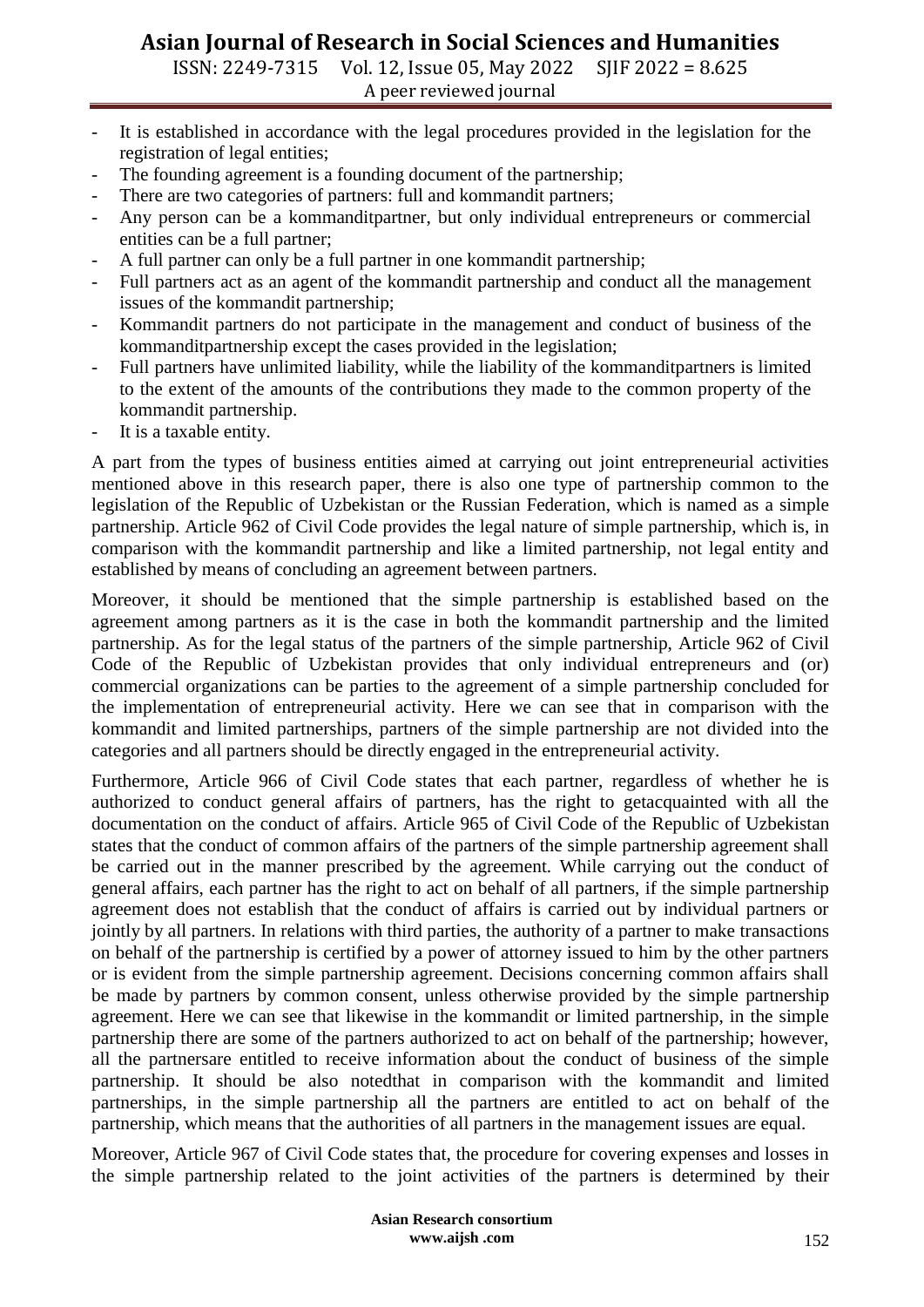ISSN: 2249-7315 Vol. 12, Issue 05, May 2022 SJIF 2022 = 8.625 A peer reviewed journal

agreement. In the absence of such an agreement, each partner shall bear costs and losses in proportion to the value of his contribution to the common property of the partnership. The partners are jointly and severally liable for the common obligations not arising from the simple partnership agreement. If the simple partnership agreement is related to the implementation of the entrepreneurial activity by the partners, the partners are jointly and severally liable for all common obligations, regardless of the grounds of their occurrence. Here we can see that in comparison with the kommandit and limited partnerships,all partners of the simple partnership bear costs and losses of the partnership to the extent of contributions made to the common property of the partnership or bear unlimited liability for the losses as it is set forth in the Article 967 of Civil Code.

As for the taxation of the simple partnership, it should be noted that like a kommandit partnership, the simple partnership is a taxable on its incomeand all tax obligations are fulfilled by the partner authorized to act on behalf of the simple partnership, who acts as a tax agent. The mechanism of avoiding double taxation upon distribution of dividends applied to the kommandit partnershipis applied to the simple partnership as well.

Having studied the legal status of the simple partnership, we can deduct that:

- It is not a legal entity;
- It is established based on the agreement among the partners;
- The legal status of all partners is equal;
- Only individual entrepreneurs or commercial entities can be a partner of a simple partnership;
- All partners can act on behalf of the simple partnership except for the cases when it is provided in the simple partnership agreement that one or some of the partners are authorized to act on behalf of the partnership;
- All partners bear costs and losses of the partnership to the extent of contributions made to the common property of the partnership or bear unlimited liability for the losses.
- It is a taxable entity.

Having thoroughly analyzed the legal status of the limited partnership in accordance with the UK or the USA legislation as well as the kommandit partnership and the simple partnership in accordance with the legislation of the Republic of Uzbekistan, we can conclude that both kommandit partnership and simple partnership already bear the some of the specific features of the limited partnership.However, as author Kholmirzaev U. notes,due to the peculiarities of regulation of legal entities and taxation,the rules of the establishment of business partnerships of the Republic of Uzbekistan do not allow business entities to effectively combine labor and capital, as well as to develop investment mechanisms, especially collective investment mechanisms[9, p.74]. It is important to agree with the author and note that even though the kommandit partnerships bear the features common to the limited partnership, due to some disadvantages of the kommandit partnership, it is not beneficial for investment purposes. Such disadvantages of the kommandit partnership include the following: theprocedures for the registration, carrying out the business activity and liquidation of the legal entities which can be timely and costly; the requirement for the full partners to be engaged in the entrepreneurial activity, which is also not beneficial for the persons intending to act on behalf of the partnership;the full partner can only be a full partner in one kommandit partnership, which limits the persons to act on behalf several partnerships; the taxation rules for the legal entities, which can be also costly for the investors.

Based on the analysis provided in this research paper, we can conclude that kommandit partnerships rather than simple partnerships can be considered as an analogue for the limited partnership. Therefore, we suggest reforming the legal status of kommandit partnership rather than introducing a new legal institute into the national legislation as it was provided in the Decree. Particularly, we suggest the following: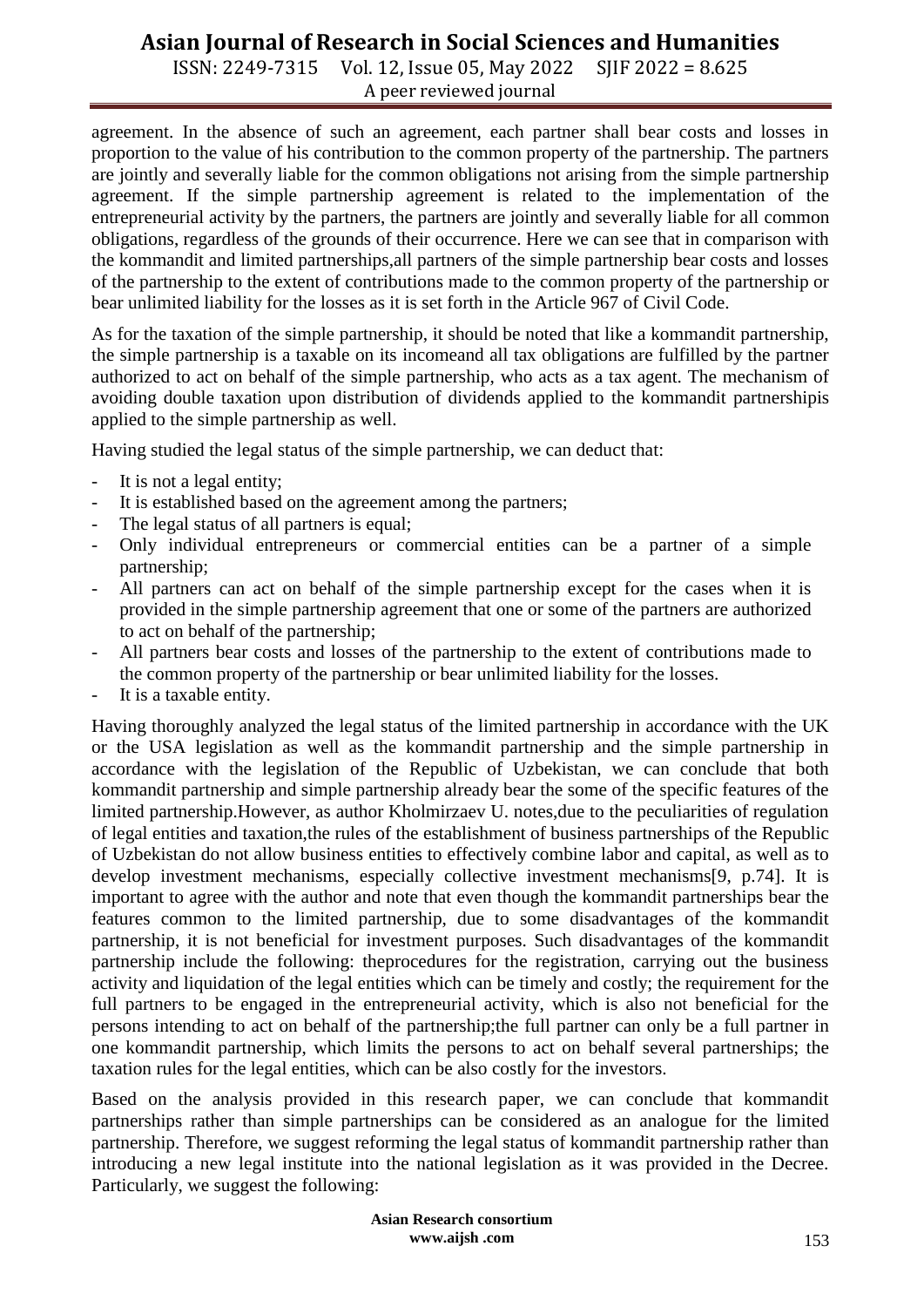ISSN: 2249-7315 Vol. 12, Issue 05, May 2022 SJIF 2022 = 8.625 A peer reviewed journal

- To cancel the requirement for a kommandit partnership related to the mandatory rule of being established as a legal entity;
- To introduce appropriate amendments to the Tax Code related to the taxation of profits of kommandit partnershipparticularly to exclude the requirement for the kommandit partnership to be taxed on its income and introduce the rule according to which the income will only be taxed upon being received by the partners;
- In order to expand the role of kommandit partnerships in the regulation of venture and investment activities, to exclude the requirement that a person can be a full partner in only one kommandit partnership;
- To reform the Law business partnerships, considering its compliance with modern trends in regulating the activities of limited partnerships under UK and US legislation and the implementation of tasks provided in the Decree.

In conclusion it should be noted that taking into account the above suggestions will undoubtedly lead to the elimination of a significant number of existing problems related to the low level of attracting foreign investment, the development of venture and other investment projects, as well as conducting entrepreneurial activity in accordance with modern business requirements.

#### **REFERENCES**

**1.** J. Anthony Vanduzer. The law of partnerships and corporations. – Canada: Irwin Law, 2003. – 512 p. [Electronic resource] is available at:

[https://books.google.co.uz/books/about/The\\_Law\\_of\\_Partnerships\\_and\\_Corporations.html?id=YR](https://books.google.co.uz/books/about/The_Law_of_Partnerships_and_Corporations.html?id=YRl_QgAACAAJ&redir_esc=y) [l\\_QgAACAAJ&redir\\_esc=y](https://books.google.co.uz/books/about/The_Law_of_Partnerships_and_Corporations.html?id=YRl_QgAACAAJ&redir_esc=y)

**2.** Dave De ruysscher. Partnerships as Flexible and Open-Purpose Entities: Legal and Commercial Practice in Nineteenth-Century Antwerp (c. 1830-c. 1850) // Contextual Research in Law CORE VrijeUniversiteit Brussel Working papers, no. 2016-1. – 2016. – P.247-279 URL:

https://www.academia.edu/24939409/Partnerships\_as\_Flexible\_and\_Open\_Purpose\_Entities\_ Legal\_and\_Commercial\_Practice\_in\_Nineteenth\_Century\_Antwerp\_c\_1830\_c\_1850\_ Accessed: 25.03.2021

- **3.** Lin Lin. Venture Capital in Singapore: The Way Forward // Journal of Business Law, no. 5. 2019. – P. 363-387. URL: https://www.academia.edu/43311367/Venture\_capital\_in\_Singapore Accessed: 25.03.2021
- **4.** Charles Wild, Stuart Weinstein. Company law. London: Pearson Education Limited, 2009. 609 p. [Electronic resource] is available at:<http://www.twirpx.com/file/1878766/>
- **5.** Features of a Limited Partnership. Official information from Singapore government Accounting and Corporate regulatory authority website. [Electronic resource] is available at: https://www.acra.gov.sg/How To Guides/Setting Up in Singapore/Features of a Limited [Partnership/](https://www.acra.gov.sg/How_To_Guides/Setting_Up_in_Singapore/Features_of_a_Limited_Partnership/)
- **6.** Суханов Е.А. Сравнительное корпоративное право. Москва.: Статут, 2014. 464 стр.
- **7.** The Legal Environment and Business Law: Executive MBA Edition (v. 1.0). Creative Commons by-nc-sa 3.0 license, accessible on the web site as of December 29, 2012 and downloaded by Andy Schmitz. – 2185 p. [Electronic resource] is available at: https://2012books.lardbucket.org/books/the-legal-environment-and-business-law-executivemba-edition/index.html
- **8.** Meier-Hayoz A., Forstmoser P. SchweizerischesGesellschaftsrecht. S. 61–62; Eccher B., Schurr F.A., Christandl G. HandbuchItalienischesZivilrecht. Wien, 2009. S. 92.
- **9.** Kholmirzaev U.P. Analysis the constructions of business structures: a comparative analysis in the example of business partnerships (Gesellschaften) and partnerships (Partnership) // Journal of law research. - 2019. - № special vol., issue 3. - С.71-79.